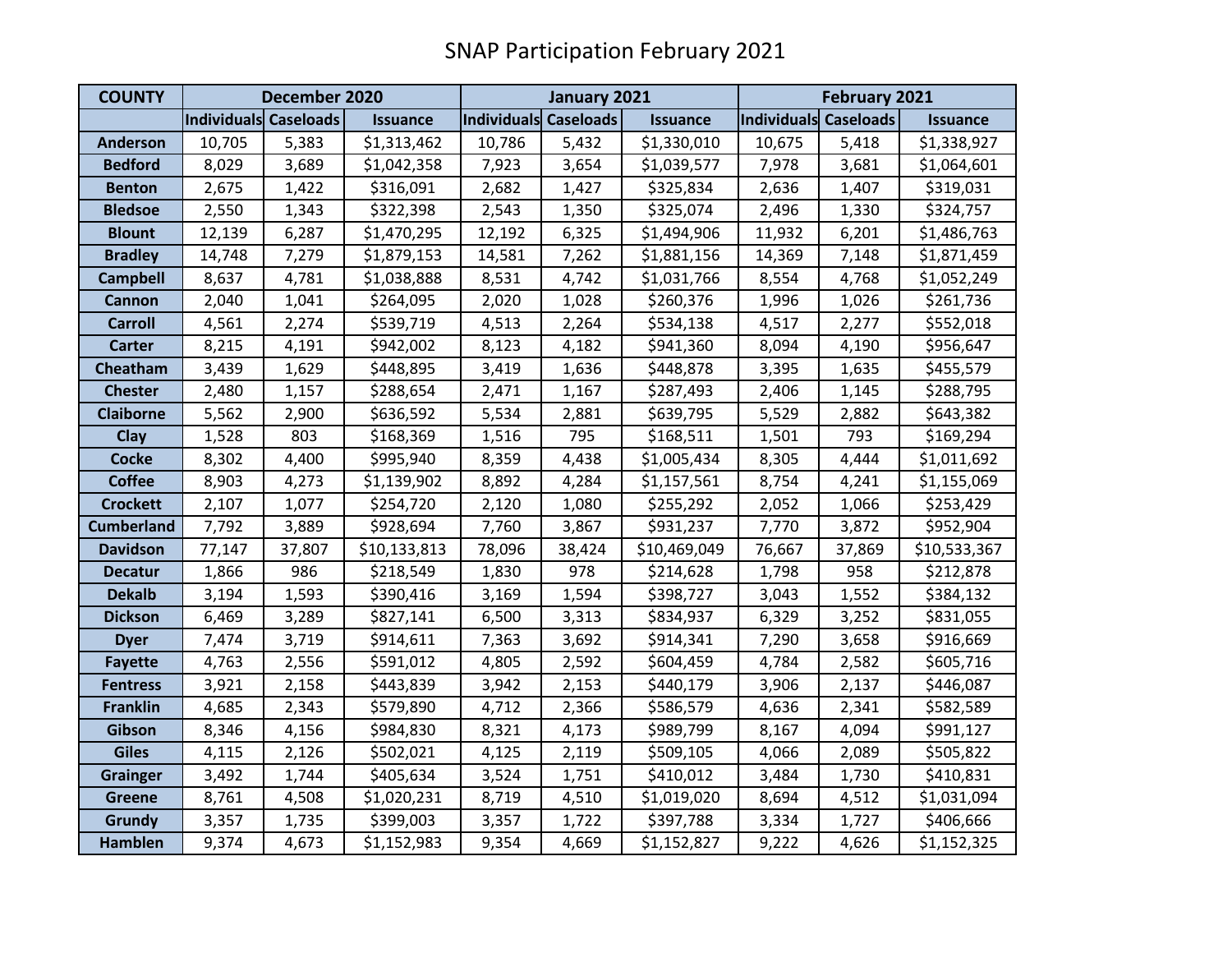|                   | December 2020         |        |                 | January 2021          |        |                 | <b>February 2021</b>  |        |                 |
|-------------------|-----------------------|--------|-----------------|-----------------------|--------|-----------------|-----------------------|--------|-----------------|
| <b>COUNTY</b>     | Individuals Caseloads |        | <b>Issuance</b> | Individuals Caseloads |        | <b>Issuance</b> | Individuals Caseloads |        | <b>Issuance</b> |
| <b>Hamilton</b>   | 44,833                | 23,031 | \$5,883,791     | 44,512                | 22,967 | \$5,899,522     | 43,729                | 22,770 | \$5,905,150     |
| <b>Hancock</b>    | 2,147                 | 1,146  | \$255,354       | 2,062                 | 1,103  | \$247,121       | 2,069                 | 1,115  | \$247,016       |
| Hardeman          | 4,659                 | 2,489  | \$551,937       | 4,751                 | 2,519  | \$566,177       | 4,706                 | 2,507  | \$577,111       |
| <b>Hardin</b>     | 4,924                 | 2,573  | \$572,671       | 4,804                 | 2,519  | \$553,533       | 4,759                 | 2,519  | \$561,305       |
| <b>Hawkins</b>    | 9,119                 | 4,463  | \$1,082,827     | 9,074                 | 4,441  | \$1,083,954     | 8,991                 | 4,403  | \$1,085,783     |
| Haywood           | 3,961                 | 2,148  | \$458,350       | 4,027                 | 2,173  | \$475,292       | 4,081                 | 2,183  | \$493,945       |
| <b>Henderson</b>  | 4,744                 | 2,366  | \$552,675       | 4,739                 | 2,360  | \$550,225       | 4,691                 | 2,354  | \$556,417       |
| <b>Henry</b>      | 5,493                 | 2,741  | \$663,169       | 5,402                 | 2,711  | \$655,378       | 5,333                 | 2,681  | \$656,500       |
| <b>Hickman</b>    | 3,678                 | 1,819  | \$449,211       | 3,641                 | 1,842  | \$451,676       | 3,590                 | 1,832  | \$449,912       |
| <b>Houston</b>    | 1,316                 | 628    | \$153,645       | 1,305                 | 628    | \$154,178       | 1,271                 | 616    | \$152,078       |
| <b>Humphreys</b>  | 2,430                 | 1,199  | \$296,831       | 2,426                 | 1,203  | \$298,689       | 2,393                 | 1,195  | \$302,514       |
| <b>Jackson</b>    | 2,035                 | 1,072  | \$239,472       | 1,991                 | 1,063  | \$233,170       | 2,014                 | 1,060  | \$247,451       |
| <b>Jefferson</b>  | 6,657                 | 3,330  | \$788,693       | 6,706                 | 3,342  | \$808,671       | 6,536                 | 3,290  | \$786,419       |
| Johnson           | 3,073                 | 1,696  | \$342,887       | 2,969                 | 1,645  | \$333,381       | 3,033                 | 1,666  | \$352,176       |
| <b>Knox</b>       | 47,430                | 24,778 | \$5,999,992     | 47,759                | 25,028 | \$6,153,289     | 47,493                | 24,988 | \$6,206,923     |
| Lake              | 1,708                 | 943    | \$208,893       | 1,726                 | 955    | \$214,801       | 1,701                 | 953    | \$215,212       |
| Lauderdale        | 5,627                 | 2,949  | \$698,741       | 5,623                 | 2,944  | \$706,777       | 5,531                 | 2,917  | \$707,800       |
| <b>Lawrence</b>   | 6,071                 | 2,974  | \$721,613       | 6,040                 | 2,987  | \$723,403       | 5,986                 | 2,954  | \$722,569       |
| Lewis             | 1,890                 | 943    | \$218,161       | 1,904                 | 940    | \$228,148       | 1,878                 | 932    | \$222,930       |
| Lincoln           | 5,014                 | 2,382  | \$602,669       | 5,005                 | 2,383  | \$598,399       | 4,888                 | 2,337  | \$607,557       |
| Loudon            | 4,489                 | 2,190  | \$543,492       | 4,509                 | 2,200  | \$551,268       | 4,408                 | 2,170  | \$541,037       |
| <b>Macon</b>      | 4,437                 | 2,138  | \$546,260       | 4,494                 | 2,170  | \$564,408       | 4,470                 | 2,157  | \$566,762       |
| <b>Madison</b>    | 16,683                | 8,346  | \$2,072,899     | 16,682                | 8,355  | \$2,103,854     | 16,293                | 8,217  | \$2,086,170     |
| <b>Marion</b>     | 4,757                 | 2,361  | \$605,304       | 4,743                 | 2,363  | \$611,696       | 4,637                 | 2,327  | \$605,248       |
| <b>Marshall</b>   | 3,900                 | 1,850  | \$483,104       | 3,905                 | 1,857  | \$486,973       | 3,848                 | 1,844  | \$484,817       |
| <b>Maury</b>      | 10,136                | 4,944  | \$1,317,869     | 10,156                | 4,971  | \$1,337,280     | 9,808                 | 4,881  | \$1,310,943     |
| <b>Meigs</b>      | 2,251                 | 1,175  | \$293,216       | 2,265                 | 1,186  | \$296,760       | 2,253                 | 1,181  | \$296,676       |
| <b>Monroe</b>     | 6,991                 | 3,535  | \$843,481       | 6,925                 | 3,531  | \$840,781       | 6,842                 | 3,502  | \$837,264       |
| <b>Montgomery</b> | 24,214                | 10,750 | \$3,154,465     | 24,465                | 10,914 | \$3,245,067     | 24,016                | 10,748 | \$3,233,569     |
| <b>Moore</b>      | 513                   | 249    | \$62,047        | 538                   | 255    | \$65,717        | 504                   | 240    | \$62,686        |
| <b>Morgan</b>     | 3,298                 | 1,646  | \$377,038       | 3,263                 | 1,634  | \$367,566       | 3,292                 | 1,638  | \$377,776       |
| <b>McMinn</b>     | 8,171                 | 4,041  | \$1,029,623     | 8,258                 | 4,089  | \$1,056,442     | 8,166                 | 4,048  | \$1,048,145     |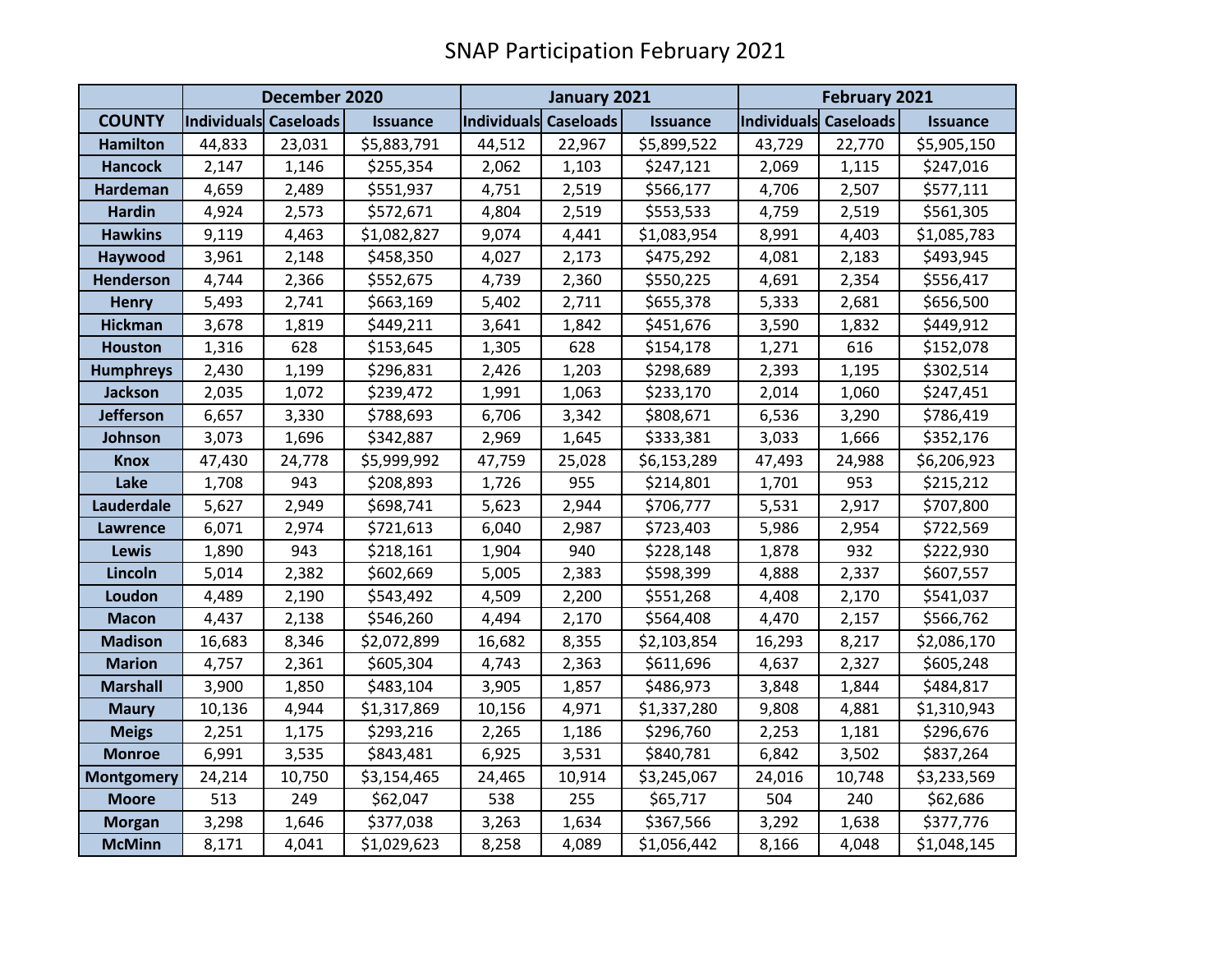| <b>COUNTY</b>     | December 2020                |         |                 | January 2021          |         |                 | February 2021         |         |                 |
|-------------------|------------------------------|---------|-----------------|-----------------------|---------|-----------------|-----------------------|---------|-----------------|
|                   | <b>Individuals Caseloads</b> |         | <b>Issuance</b> | Individuals Caseloads |         | <b>Issuance</b> | Individuals Caseloads |         | <b>Issuance</b> |
| <b>McNairy</b>    | 4,335                        | 2,331   | \$503,680       | 4,258                 | 2,302   | \$497,474       | 4,129                 | 2,252   | \$482,492       |
| <b>Obion</b>      | 4,996                        | 2,554   | \$600,890       | 4,985                 | 2,567   | \$608,496       | 4,867                 | 2,493   | \$598,961       |
| <b>Overton</b>    | 3,051                        | 1,584   | \$345,812       | 2,985                 | 1,553   | \$337,245       | 2,992                 | 1,555   | \$346,104       |
| <b>Perry</b>      | 1,312                        | 645     | \$151,272       | 1,307                 | 643     | \$151,271       | 1,285                 | 651     | \$150,953       |
| <b>Pickett</b>    | 745                          | 413     | \$80,418        | 777                   | 422     | \$85,261        | 769                   | 420     | \$85,127        |
| <b>Polk</b>       | 2,532                        | 1,276   | \$299,108       | 2,548                 | 1,290   | \$303,556       | 2,492                 | 1,268   | \$303,439       |
| Putnam            | 9,702                        | 4,970   | \$1,205,077     | 9,810                 | 5,042   | \$1,232,099     | 9,705                 | 4,978   | \$1,269,248     |
| Rhea              | 5,931                        | 2,994   | \$752,128       | 5,913                 | 2,997   | \$750,668       | 5,774                 | 2,952   | \$741,543       |
| Roane             | 7,263                        | 3,643   | \$895,116       | 7,229                 | 3,659   | \$900,207       | 7,103                 | 3,606   | \$889,023       |
| Robertson         | 7,617                        | 3,587   | \$994,279       | 7,722                 | 3,633   | \$1,021,313     | 7,478                 | 3,539   | \$992,955       |
| <b>Rutherford</b> | 26,264                       | 11,636  | \$3,398,861     | 26,275                | 11,750  | \$3,469,226     | 25,987                | 11,625  | \$3,529,098     |
| <b>Scott</b>      | 5,955                        | 3,062   | \$710,956       | 5,936                 | 3,048   | \$715,008       | 5,881                 | 3,030   | \$716,928       |
| Sequatchie        | 2,941                        | 1,475   | \$373,876       | 2,921                 | 1,488   | \$372,749       | 2,877                 | 1,455   | \$369,248       |
| <b>Sevier</b>     | 9,347                        | 4,618   | \$1,119,269     | 9,610                 | 4,747   | \$1,183,408     | 9,546                 | 4,725   | \$1,180,049     |
| <b>Shelby</b>     | 197,005                      | 95,438  | \$26,666,204    | 196,937               | 95,989  | \$26,979,290    | 194,652               | 95,262  | \$27,077,656    |
| Smith             | 2,460                        | 1,233   | \$304,642       | 2,468                 | 1,237   | \$308,843       | 2,439                 | 1,224   | \$317,974       |
| <b>Stewart</b>    | 1,687                        | 768     | \$203,772       | 1,640                 | 747     | \$196,448       | 1,600                 | 753     | \$196,622       |
| <b>Sullivan</b>   | 21,915                       | 11,183  | \$2,657,284     | 21,880                | 11,227  | \$2,665,151     | 21,736                | 11,164  | \$2,680,267     |
| <b>Sumner</b>     | 15,189                       | 7,090   | \$1,968,502     | 15,482                | 7,227   | \$2,040,622     | 15,179                | 7,107   | \$2,031,491     |
| <b>Tipton</b>     | 8,452                        | 4,119   | \$1,079,566     | 8,422                 | 4,119   | \$1,096,644     | 8,194                 | 4,039   | \$1,077,111     |
| <b>Trousdale</b>  | 1,261                        | 631     | \$156,889       | 1,247                 | 630     | \$159,996       | 1,248                 | 636     | \$164,537       |
| <b>Unicoi</b>     | 2,593                        | 1,387   | \$297,117       | 2,474                 | 1,359   | \$283,501       | 2,482                 | 1,348   | \$287,174       |
| <b>Union</b>      | 3,582                        | 1,748   | \$420,374       | 3,572                 | 1,750   | \$415,580       | 3,577                 | 1,756   | \$421,960       |
| <b>Van Buren</b>  | 910                          | 453     | \$106,824       | 902                   | 446     | \$105,642       | 896                   | 448     | \$106,556       |
| Warren            | 7,337                        | 3,630   | \$909,645       | 7,305                 | 3,630   | \$916,729       | 7,146                 | 3,586   | \$911,543       |
| Washington        | 14,487                       | 7,690   | \$1,805,308     | 14,514                | 7,737   | \$1,831,750     | 14,223                | 7,648   | \$1,817,091     |
| <b>Wayne</b>      | 2,051                        | 1,112   | \$231,738       | 2,092                 | 1,127   | \$240,795       | 2,047                 | 1,110   | \$235,414       |
| <b>Weakley</b>    | 4,727                        | 2,394   | \$552,099       | 4,623                 | 2,350   | \$536,636       | 4,562                 | 2,337   | \$549,009       |
| White             | 4,267                        | 2,125   | \$500,413       | 4,287                 | 2,141   | \$511,421       | 4,234                 | 2,119   | \$511,327       |
| <b>Williamson</b> | 4,239                        | 1,969   | \$539,869       | 4,322                 | 2,011   | \$566,181       | 4,211                 | 1,972   | \$555,182       |
| <b>Wilson</b>     | 9,773                        | 4,713   | \$1,295,478     | 9,858                 | 4,777   | \$1,334,937     | 9,608                 | 4,654   | \$1,321,098     |
| <b>Total</b>      | 911,951                      | 452,577 | \$115,751,046   | 912,752               | 454,793 | \$117,281,591   | 900,508               | 450,588 | \$117,593,731   |